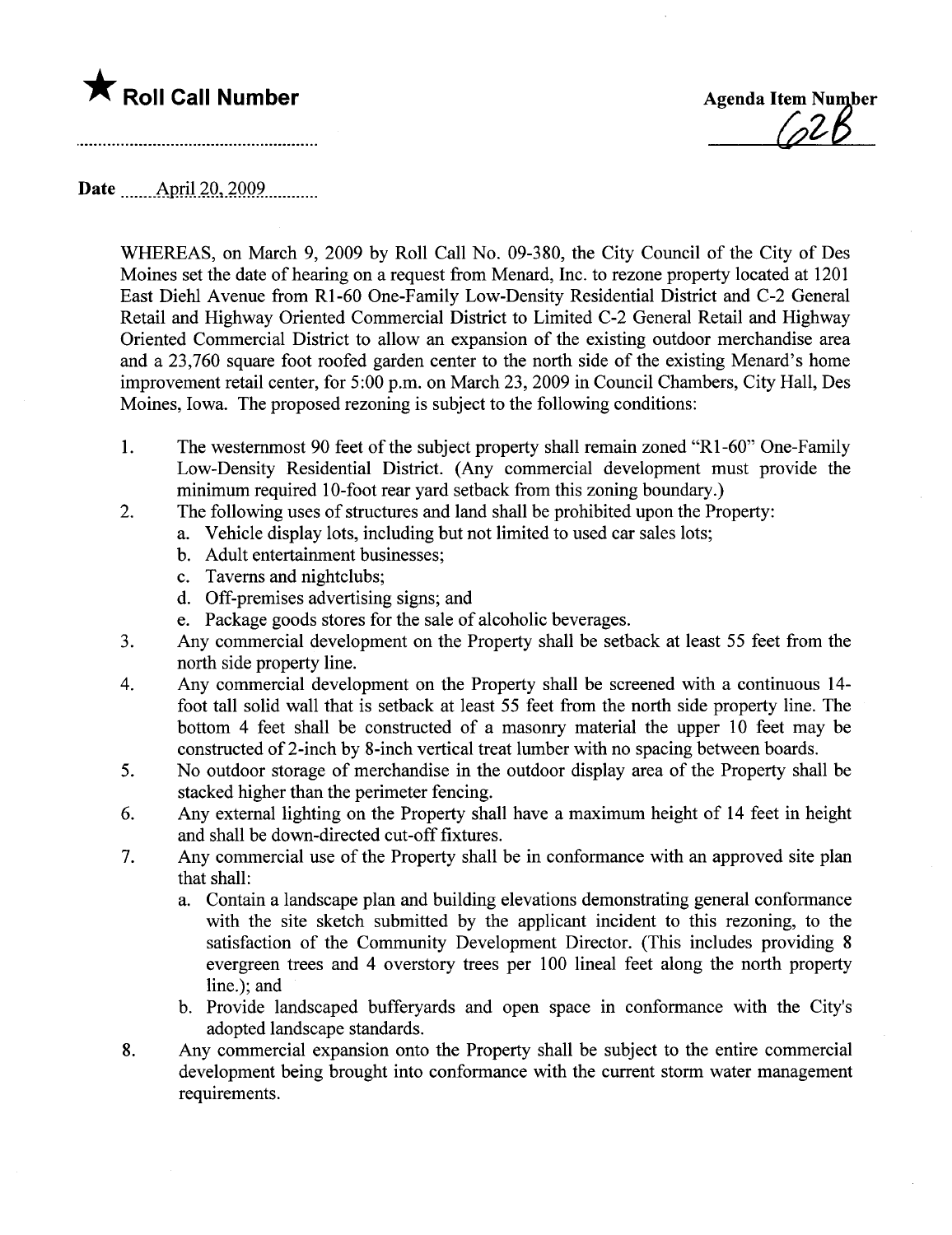# \* Roll Call Number Agenda Item Number

~zß

### Date April 20, 2009

- 9. All necessary permits shall be obtained for the construction of any building or wall upon the Property.
- 10. Prior to issuance of the Certificate of Occupancy for any commercial use of the Property, the professional who signed the site plan shall submit a letter to the Community Development Director certifying that the Property has been improved in substantial conformance with the approved site plan.

WHEREAS, the subject property is legally described as follows:

A part of the North 1/2 of the Northeast 1/4 of the Southeast 1/4 of Section 27, Township 78 North, Range 24 West of the 5th P.M., and described as follows:

Commencing at the Southeast corner of Lot 26, Jordan Place Plat Two, an Official Plat; thence North 89° (degrees) 28' (minutes) 14" (seconds) West along the south line of Lots 26, 25, 24 and 23 of said Jordan Place Plat Two, a distance of 227.11 feet to the West line of the East 160.00 feet of the West 590.20 feet of the South 155.90 feet of said North 1/2 of the Northeast 1/4 of the Southeast 1/4 and the Point of Beginning; thence South 00° 08' 49" East along said West line, 155.67 feet to the South line of said North 1/2 of the Northeast 1/4 of the Southeast 1/4; thence North 89° (degrees) 29' (minutes) 10" (seconds) West along said South line, 430.23 feet to the East line of Lot 3, Jordan Place Plat Three, an Official Plat; thence North 00° (degrees) 12' (minutes) 03" (seconds) West along said East line of Lot 3 and along the East line of Lot 2 and Lot 1 of said Jordan Place Plat 3, a distance of 155.79 feet to the Northeast corner of said Lot 1 and the South line of Lot 16 of said Jordan Place Plat 2; thence South 89° (degrees) 28' (minutes) 14" (seconds) East along the South line of said Lot 16 and along the South line of Lots 17 through 23, a distance of 430.38 feet to the Point of Beginning, all now included in and forming a part of the City of Des Moines, Polk County, Iowa.

WHEREAS, due notice of the March 23<sup>rd</sup> hearing was published in the Des Moines Register on March 14, 2009 as provided by law, setting forth the time and place for hearing on the proposed application; and

WHEREAS, on March 23, 2009 by Roll Call No. 09-495 the City Council continued the hearing to the April 6, 2009 Council meeting at 5:00 p.m. in City Council Chambers, City Hall to allow Community Development Department staff to meet with Jordan Task Force, South Park Neighborhood Association and Menard, Inc. prior to the public meeting. These parties met regarding the proposed rezoning on March 31, 2009; and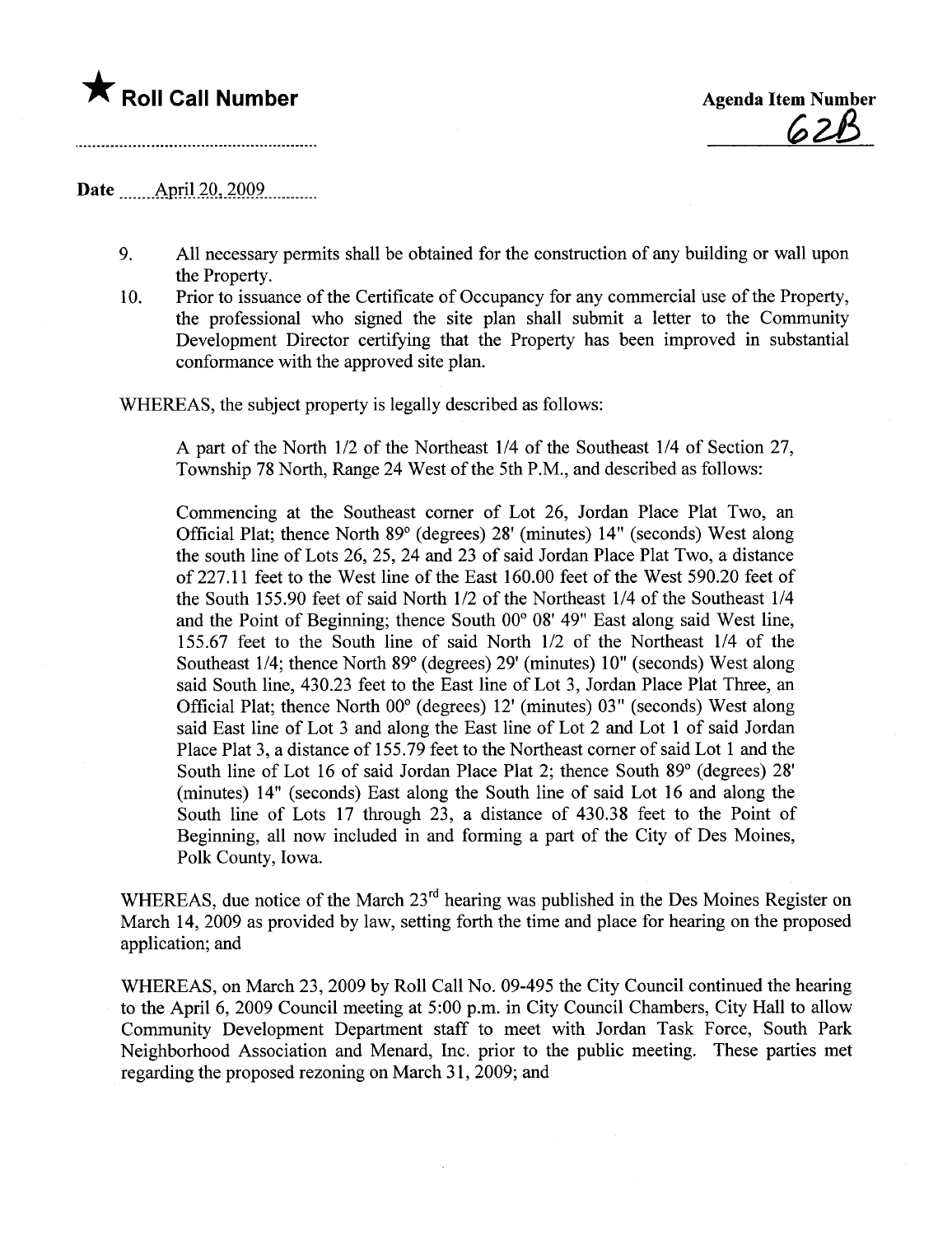



Date \_\_\_\_\_\_Aprj-i2Q..2QQ9.....\_\_\_\_\_\_

WHEREAS, on April 6, 2009 by Roll Call No. 09-584 the City Council continued the hearing to the April 20, 2009 Council meeting at 5 :00 p.m. in Council Chambers, City Hall to allow further opportunity for Menard, Inc., City staff and concerned neighbors to resolve certain issues, including the width of setback from the north property line. Conditions No.3 and 4 state the agreement reached concerning the north setback; and

WHEREAS, pursuant to the published notice, those interested in the proposed rezoning, both for and against, have been given the opportunity to be heard with respect thereto and have presented their views to the City Council; and

NOW THEREFORE BE IT RESOLVED by the City Council of the City of Des Moines that upon due consideration of the facts and statements of interested persons and arguments of counsel, the hearing is closed and the application to rezone the above described property to a Limited C-2 district classification.

(Six votes needed for approval)

Moved by to

APPROVED AS TO FORM:

Michael F. Kelley<br>Assistant City Attorney

(Council Communication No.  $09 - 236$ )

| <b>COUNCIL ACTION</b> | <b>YEAS</b> | <b>NAYS</b> | <b>PASS</b> | <b>ABSENT</b>   | <b>CERTIFICATE</b>                                                                                                                                     |  |  |  |  |  |
|-----------------------|-------------|-------------|-------------|-----------------|--------------------------------------------------------------------------------------------------------------------------------------------------------|--|--|--|--|--|
| <b>COWNIE</b>         |             |             |             |                 |                                                                                                                                                        |  |  |  |  |  |
| <b>COLEMAN</b>        |             |             |             |                 | I, DIANE RAUH, City Clerk of said City hereby                                                                                                          |  |  |  |  |  |
| <b>HENSLEY</b>        |             |             |             |                 | certify that at a meeting of the City Council of<br>said City of Des Moines, held on the above date,<br>among other proceedings the above was adopted. |  |  |  |  |  |
| <b>KIERNAN</b>        |             |             |             |                 |                                                                                                                                                        |  |  |  |  |  |
| <b>MAHAFFEY</b>       |             |             |             |                 |                                                                                                                                                        |  |  |  |  |  |
| <b>MEYER</b>          |             |             |             |                 | IN WITNESS WHEREOF, I have hereunto set my<br>hand and affixed my seal the day and year first                                                          |  |  |  |  |  |
| <b>VLASSIS</b>        |             |             |             |                 | above written.                                                                                                                                         |  |  |  |  |  |
| <b>TOTAL</b>          |             |             |             |                 |                                                                                                                                                        |  |  |  |  |  |
| <b>MOTION CARRIED</b> |             |             |             | <b>APPROVED</b> |                                                                                                                                                        |  |  |  |  |  |
|                       |             |             |             |                 |                                                                                                                                                        |  |  |  |  |  |
|                       |             |             |             | Mavor           | City (                                                                                                                                                 |  |  |  |  |  |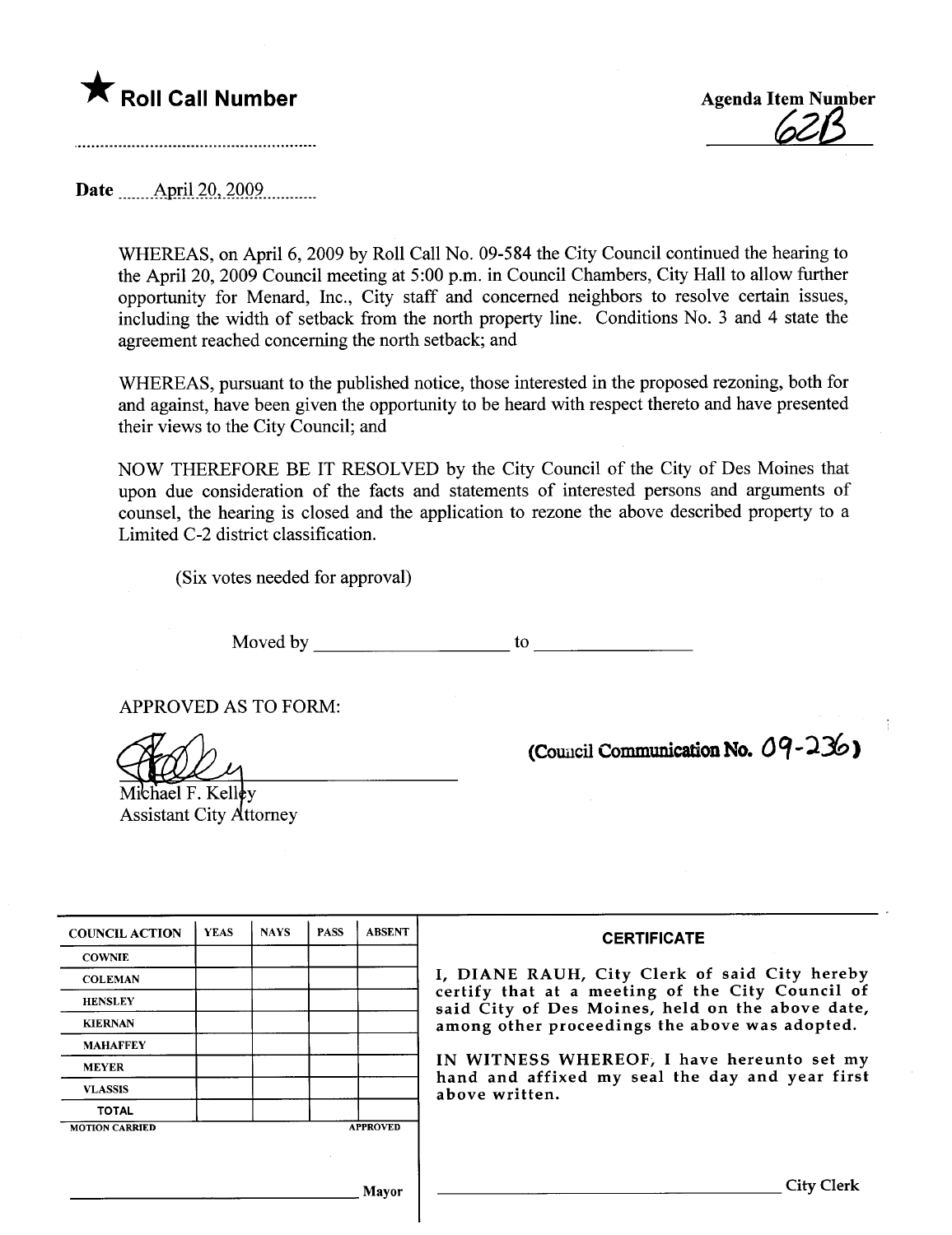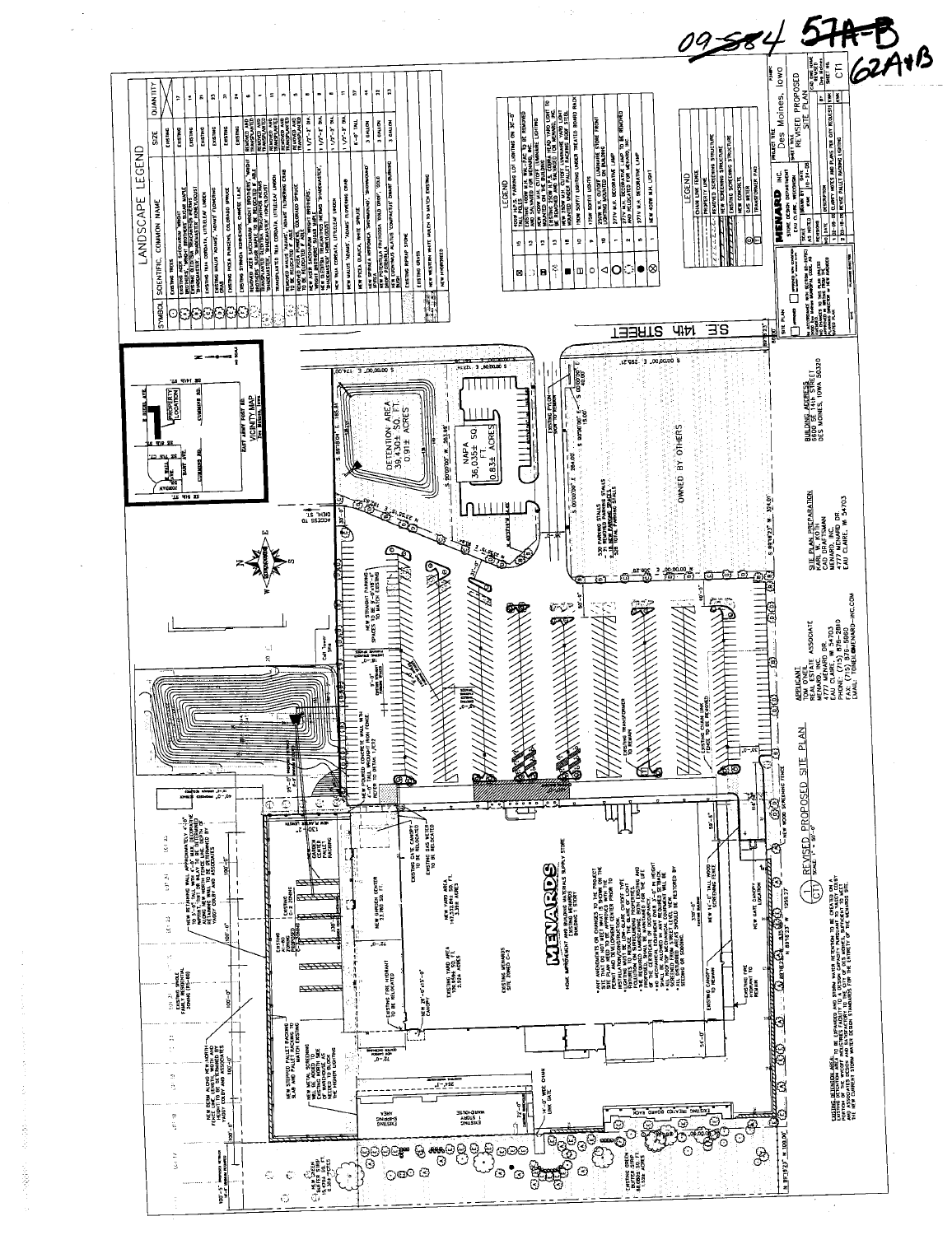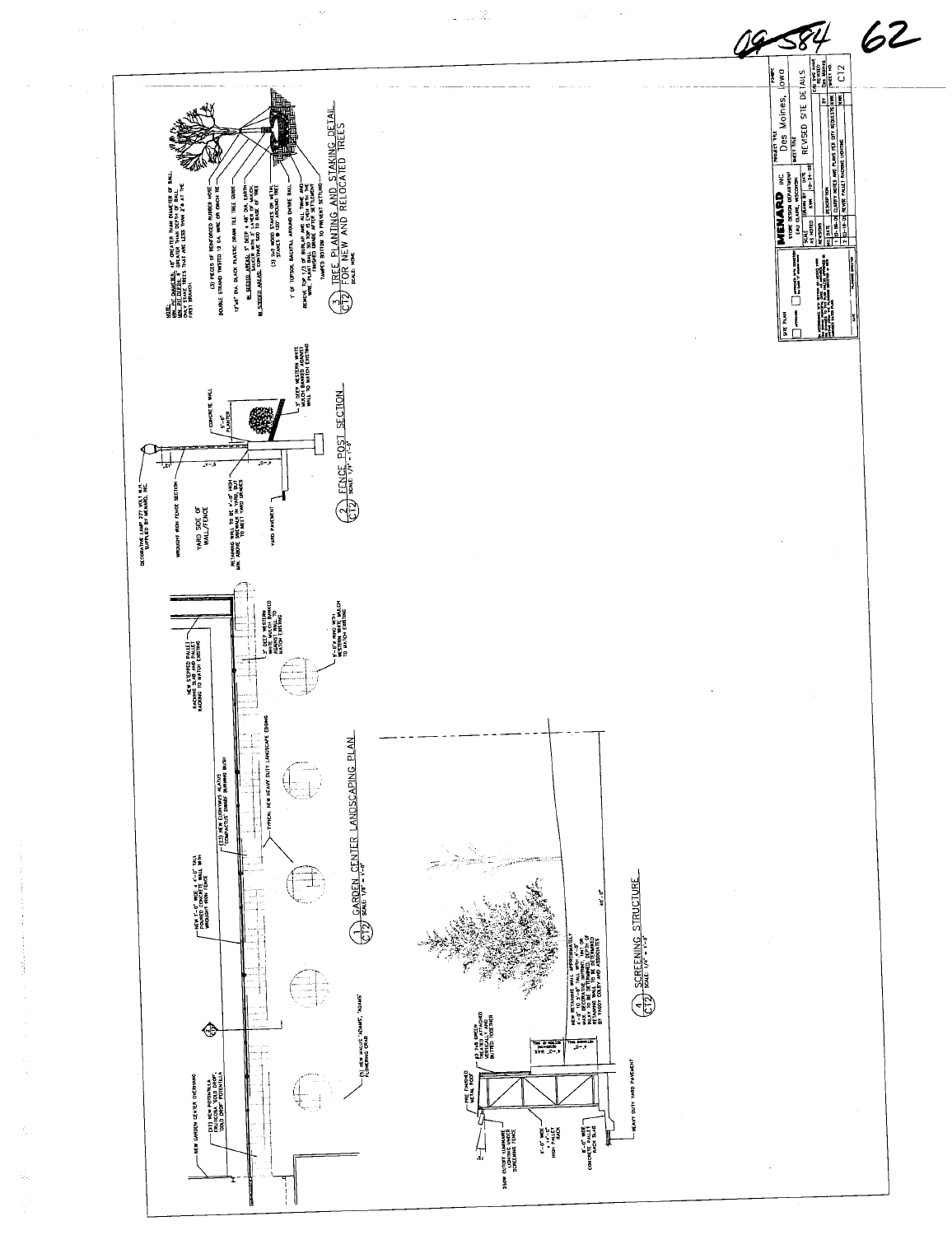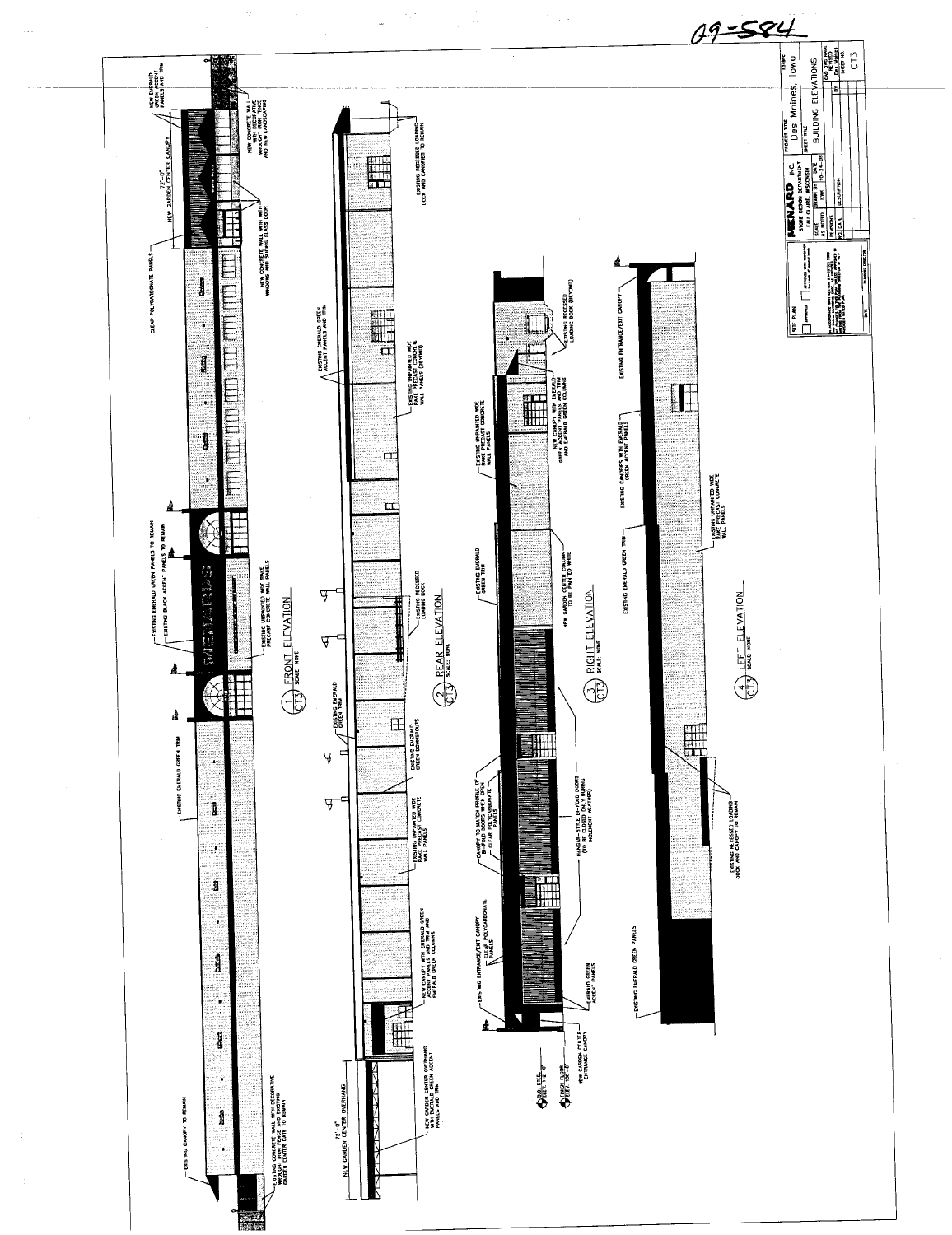$49 - 574$ 



4)<br>D

ÿ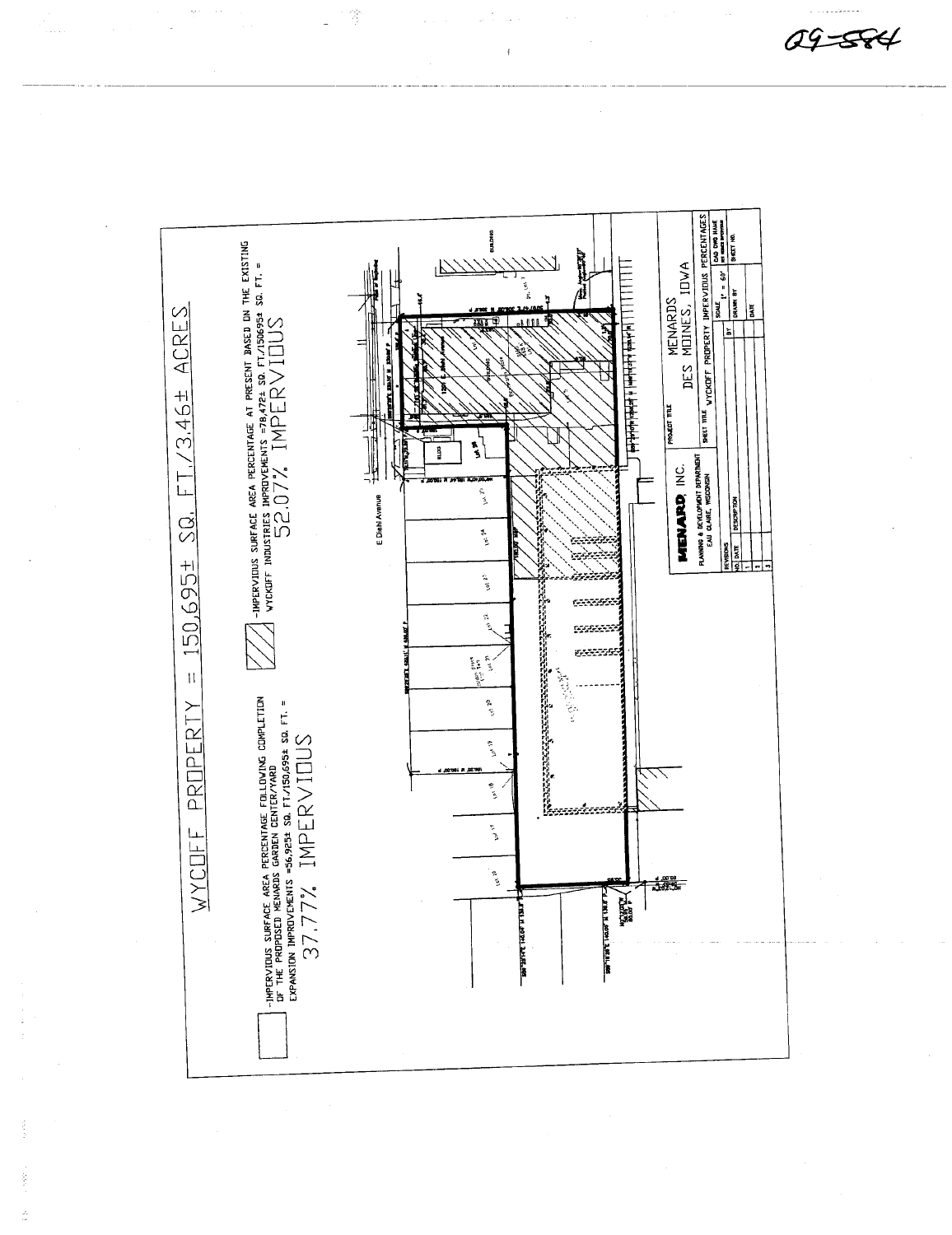Prepared by: Return Address: Taxpayer: Title of Document: Grantor's Name: Grantee's Name: Michael F. Kelley, Assistant City Attorney, 400 Robert Ray Dr" Des Moines, IA 50309 City Clerk - City Hall, 400 Robert Ray Dr., Des Moines, IA 50309 No change Acceptance of Rezoning Ordinance Don Wyckoff Heating, Inc, and Menard, Ine, City of Des Moines, Iowa 5 i 5/283-4124

Legal Description: A part of the North  $1/2$  of the Northeast 1/4 of  $\frac{1}{2}$  of  $\frac{1}{2}$  or  $\frac{1}{2}$  or  $\frac{1}{2}$  and described as follows: Range 24 West of the 5th P.M., and described as follows:

Commencing at the Southeast corner of Lot 26, Jordan Place Plat Two, an Official Plat; thence North 89° (degrees) 28' (minutes)  $14'$  (second south line of the south line of the East 160.00 feet of the south  $\Omega$ Place Plat Two, a  $\epsilon$  227.11  $\pm$  10 of the Northeast (degrees) 28' (minutes) 14" (seconds) West along the south line of Lots 26, 25, 24 and 23 of said Jordan of the South 155.90 feet of said North 1/2 of the Northeast 1/4 of the Southeast 1/4 and the Point of Beginning; thence South 00° 08' 49" East along said West line, 155.67 feet to the South line of said North 1/2 of the Northeast 1/4 of the Southeast 1/4; thence North 89° (degrees) 29' (minutes) 10" (seconds) West along said South line, 430.23 feet to the East line of Lot 3, Jordan Place Plat Three, an Official Plat; thence North 00° (degrees) 12' (minutes) 03" (seconds) West along said East line of Lot 3 and along the East line of Lot 2 and Lot 1 of said Jordan Place Plat 3, a distance of 155,79 feet to the Northeast comer of said Lot 1 and the South line of Lot 16 of said Jordan Place Plat 2; thence South 89° (degrees) 28' (minutes) 14" (seconds) East along the South line of said Lot 16 and along the South line of Lots 17 through 23, a distance of 430.3 8 feet to the Point of Beginning, all now included in and fonning a part of the City of Des Moines, Polk County, Iowa.

# ACCEPTANCE OF REZONING ORDINANCE

The undersigned hereby states, warrants and agrees as follows:<br>1. That Don Wyckoff, as titleholder and Menard, Inc. as contract purchaser are the 1. That Don Wyckoff, as titleholder and Merchan for the Avenue, more specifically sole owners of the Property  $\frac{1201}{201}$ 

described above.<br>2. That in the event the City of Des Moines, Iowa, acts to rezone the Property from 2. That in the event the  $\sum_{i=1}^{\infty}$  denoted District and C-2 General Retail and Highway the R1-60 One-Family Low-Density Residential District and Highway Oriented Commercial District Oriented Commercial District to C-2 General Retail and Highway Oriented Commercial District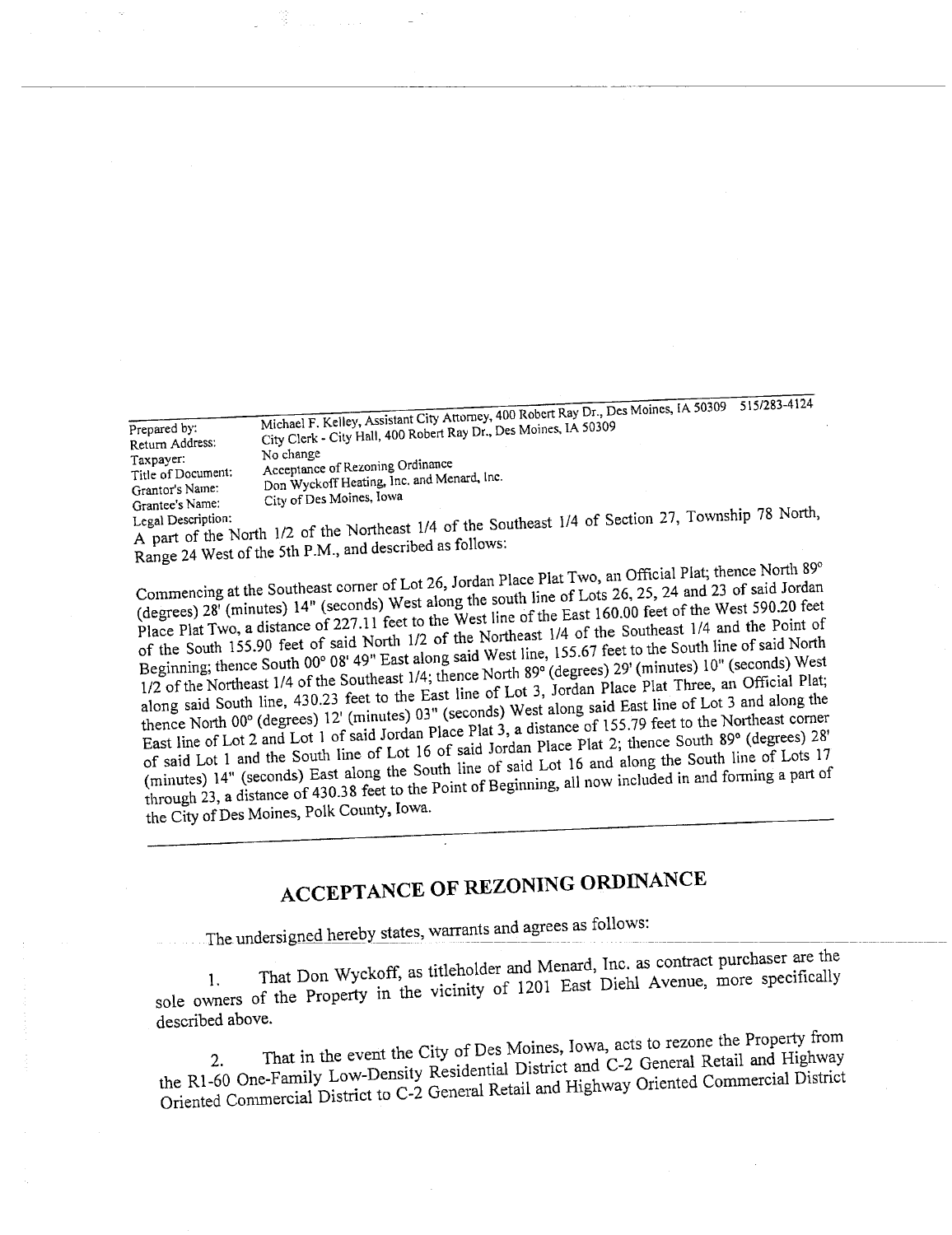to allow an expansion of the existing outdoor merchandise area and 23,760 square-foot roofed agree and accept on behalf of the owners to the imposition of the following conditions to run agree and accept on behalf of the owners to the improvement and assigns as part of the ordinance so with the land and be binding upon all successors,  $\frac{1}{2}$  and  $\frac{1}{2}$  and  $\frac{1}{2}$  and  $\frac{1}{2}$  and  $\frac{1}{2}$  and  $\frac{1}{2}$  and  $\frac{1}{2}$  and  $\frac{1}{2}$  and  $\frac{1}{2}$  and  $\frac{1}{2}$  and  $\frac{1}{2}$  and  $\frac{1}{2}$  and  $\frac$ 

rezoning the Property:  $a \theta \overline{f}$ The westernmost  $\frac{1}{200}$  of the subject property shall remain zoned "R1-60" One-Family 1. The westernost  $\frac{1}{2}$  of the subject  $\frac{1}{2}$  commercial development must provide the Low-Density Residential District. (Any commercial development must provide the  $\sim$ minimum required  $10-100$  i.e.d. yard setemble propositived upon the Property: The following uses of structures and land shall be prohibited upon the Property:<br>
a. Vehicle display lots, including but not limited to used car sales lots;<br>
b. Adult entertainment businesses;<br>
c. Taverns and nightclubs;<br>

- 2. The following uses of structures and land shall be problem in the problem in the problem of  $\mathbf{D}$ 
	-
	-
	-
	- e. Package goods stores for the sale of alcoholic beverages.
- Any commercial development on the site shall be setback at least 40 feet from the north  $3.$  Any commercial development on the shall be set of the north  $\alpha$
- side property line.  $\eta \circ \rho \circ \eta'$ 4. Any commercial development on the secret do foot from the north side property line. The bottom  $\frac{4}{5}$ solid wall that is setback at least 40 feet from the north side  $\frac{1}{2}$  feet may be constructed of 2. feet shall be constructed of a masonry material the upper 10 feet may be constmcted of 2 inch by 8-inch vertical treat lumber with nox spacing between boards.
- 5. No outdoor storage of merchandise in the outdoor display area shall be stacked higher<br>than the perimeter fencing. Property
- than the perimeter fencing. Frapper  $f(x)$  is maximum height of 14 feet in height  $6.$  Any external lighting on the  $_{\rm 50}$  sbail have a maximum  $\sim$
- shall be down-directed cut-off fixtures. 7. Any commercial use of the Property shall be in conformance with an approved site plan<br>that shall:<br>the shall conformance
	- that shall: a. Contain a landscape plan  $\frac{d}{dx}$  is the emplicant incident to this rezoning, to the with the site sketch submitted by the applicant incident to this rezoning, to the satisfaction of the Community Development Director. (This includes providing 8 evergreen trees and 4 overstory trees per 100 lineal tèet along the north property
	- line.); and  $b$ . Provide landscaped bufferyards and open space  $\frac{c_1}{c_1}$
	- adopted landscape standards.<br>Any commercial expansion onto the **property** shall be subject to the entire commercial  $8.$  Any commercial expansion onto the  $_{\text{propoisy}}$  shall be current storm water management development being brought into conformance with the current storm was
- requirements. y. <u>All liecessary permits shall be obtained for the construction of any building or wall upon</u>
	- the Property. 10. Prior to issuance of the Certificate of  $\frac{1}{2}$  of  $\frac{1}{2}$  and  $\frac{1}{2}$  and  $\frac{1}{2}$  use  $\frac{1}{2}$  use of the  $\frac{1}{2}$  and  $\frac{1}{2}$  and  $\frac{1}{2}$  and  $\frac{1}{2}$  and  $\frac{1}{2}$  and  $\frac{1}{2}$  and  $\frac{1}{2}$  and  $\frac$ the professional who signed the site plan shall submit a letter to the Community Development Director certifying that the Property has been improved in substantial
		- conformance with the approved site plan.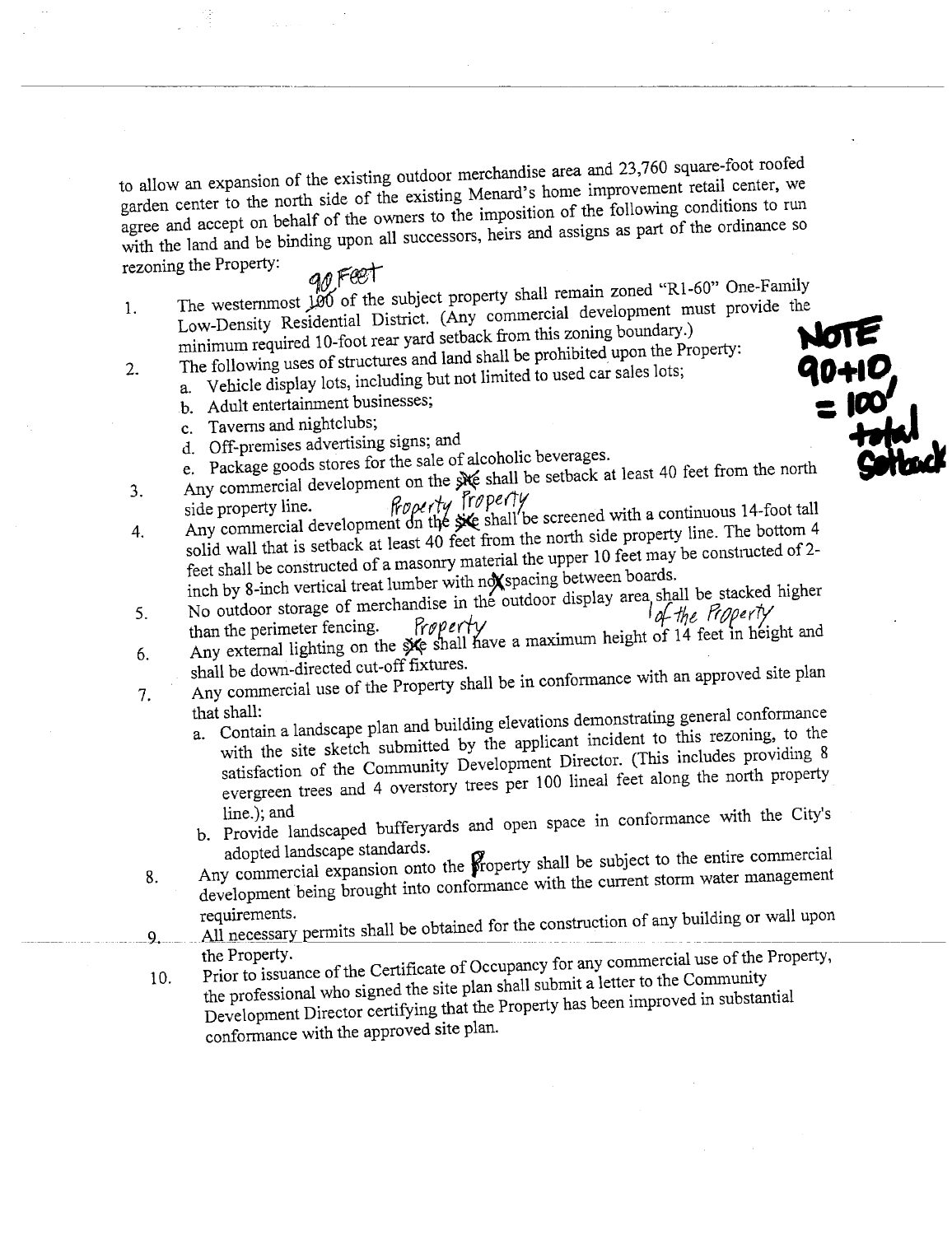3. A certified copy of the rezoning ordinance shall be recorded by the City in the land copy of this document and the rezoning ordinance shall be reposited as identified above. records of the County Recorder to memorial the Property as identified above.

4. That in the event any portugal this Accordance shall be immediately terminated classification different from Limited C-2, then this Acceptance shall be regoning, and the conditions as applied to the real estate so rezoned on the effective date of such rezoning, and the conditions agreed to herein shall be rendered null and void, provided, if there be any such rezoning to a more restricted zoning classification, any then legal actual use of such real estate shall become a legal non-conforming use.

The words and phrases herein, including acknowledgment hereof, shall be construed as in the singular or plural number, and as masculine or feminine gender, according to the context.

(Signature pages to follow)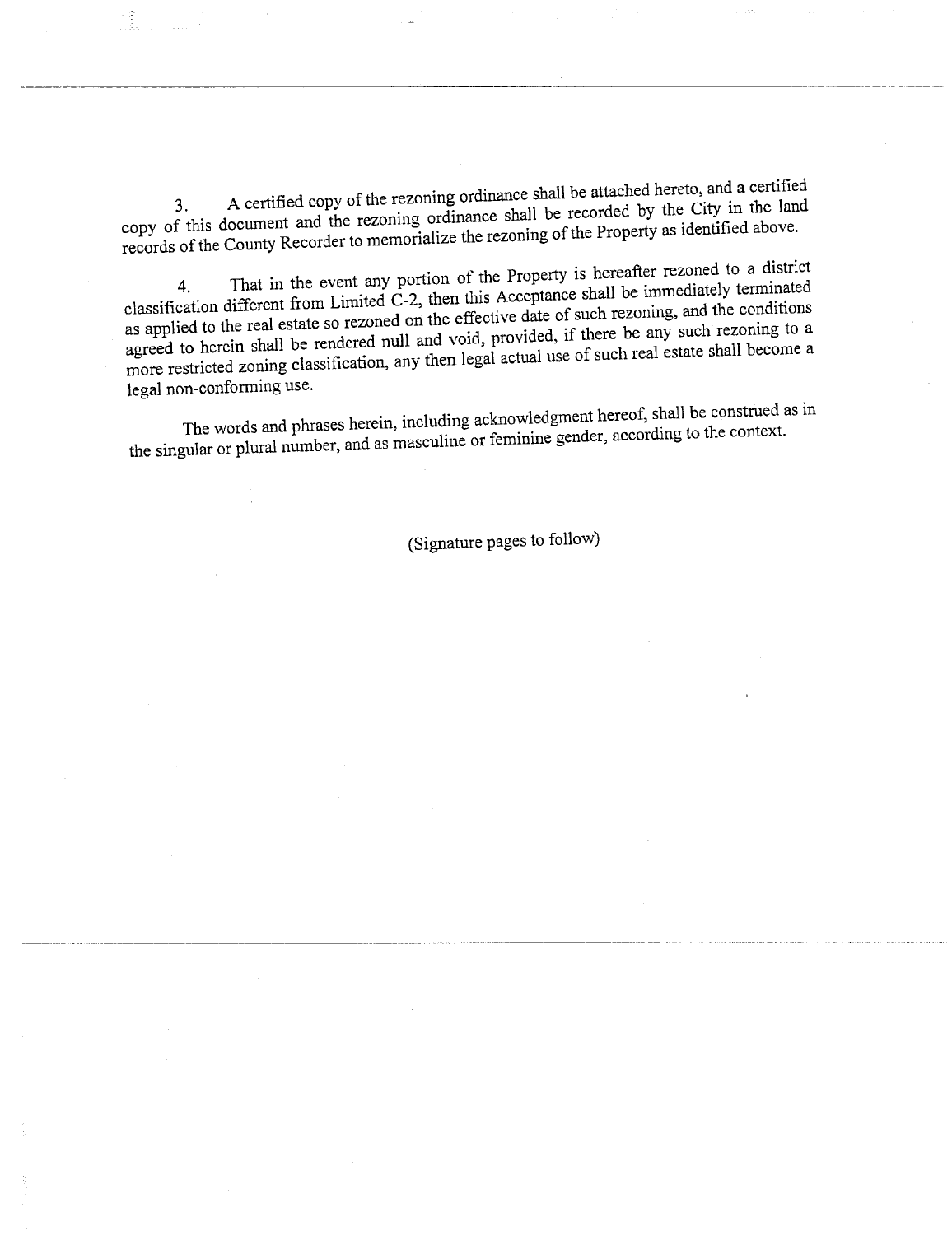## MENARD, INC.

Î

Ŕ

By

Marv. Prochaska, Vice President Menard, Inc., a Wisconsin Corporation

STATE OF WISCONSIN COUNTY OF EAU CLAIRE

This instrument was acknowledged before me on  $M/M/M$   $2D$  th, 2009, by Marv Prochaska, Vice President who is personally known to me and has been authorized by the Board of Directors to execute this document on behalf of Menard, Inc., a Wisconsin Corporation.

Ι ) ss:

١

um.

Чş

Notary Public in the State of Wisconsin<br>My commission expires: *IS Permanen*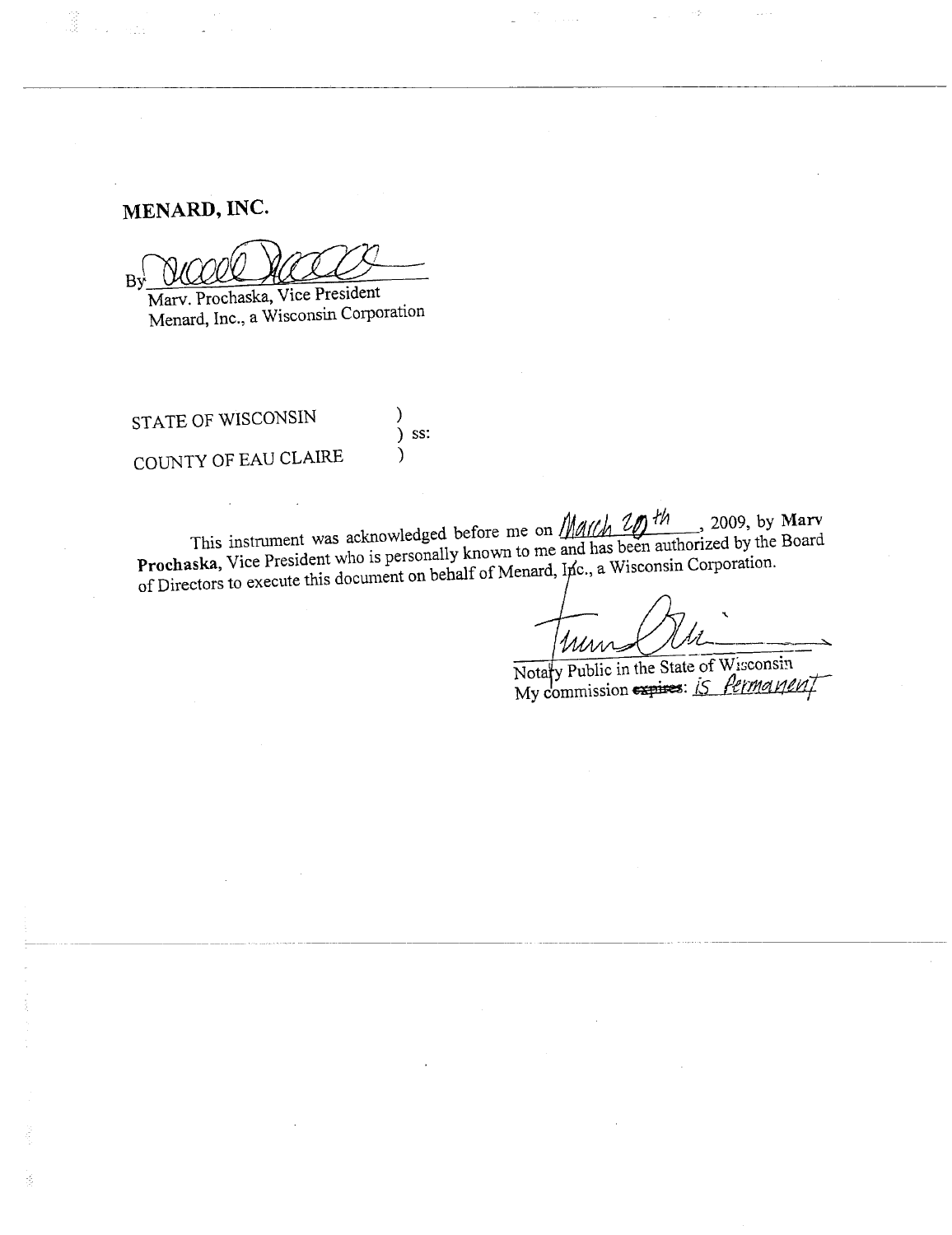Request from Menard, Inc. (purchaser) represented by Thomas O'Neil (officer) to File  $#$ regions property located at 1201 East Diehl Avenue. The subject property is owned by ZON2008-00194 Don Wyckoff Heating, Inc. Rezone property from "R1-60" One-Family Low-Density Residential District to "C-2" **Description** General Retail and Highway Oriented Commercial District, to allow an expansion of the existing outdoor merchandise area and 23,760 square-foot roofed garden center to the of Action north side of the existing Menard's home improvement retail center. Low-Density Residential 2020 Community **Character Plan** No Planned Improvements Horizon 2025 **Transportation Plan** "R1-60" One-Family Low-Density Residential District **Current Zoning District** "C-2" General Retail and Highway Oriented Commercial District **Proposed Zoning District** % Opposition Undetermined Not In Favor **Consent Card Responses** In Favor  $>20$  $\overline{12}$  $\overline{\mathbf{3}}$ **Inside Area Outside Area** Required 6/7 Vote of  $\overline{Yes}$  $\overline{\mathbf{x}}$  $7-5$ Approval Plan and Zoning the City Council  $\overline{N_{0}}$ **Commission Action** Denial

 $3840$ 

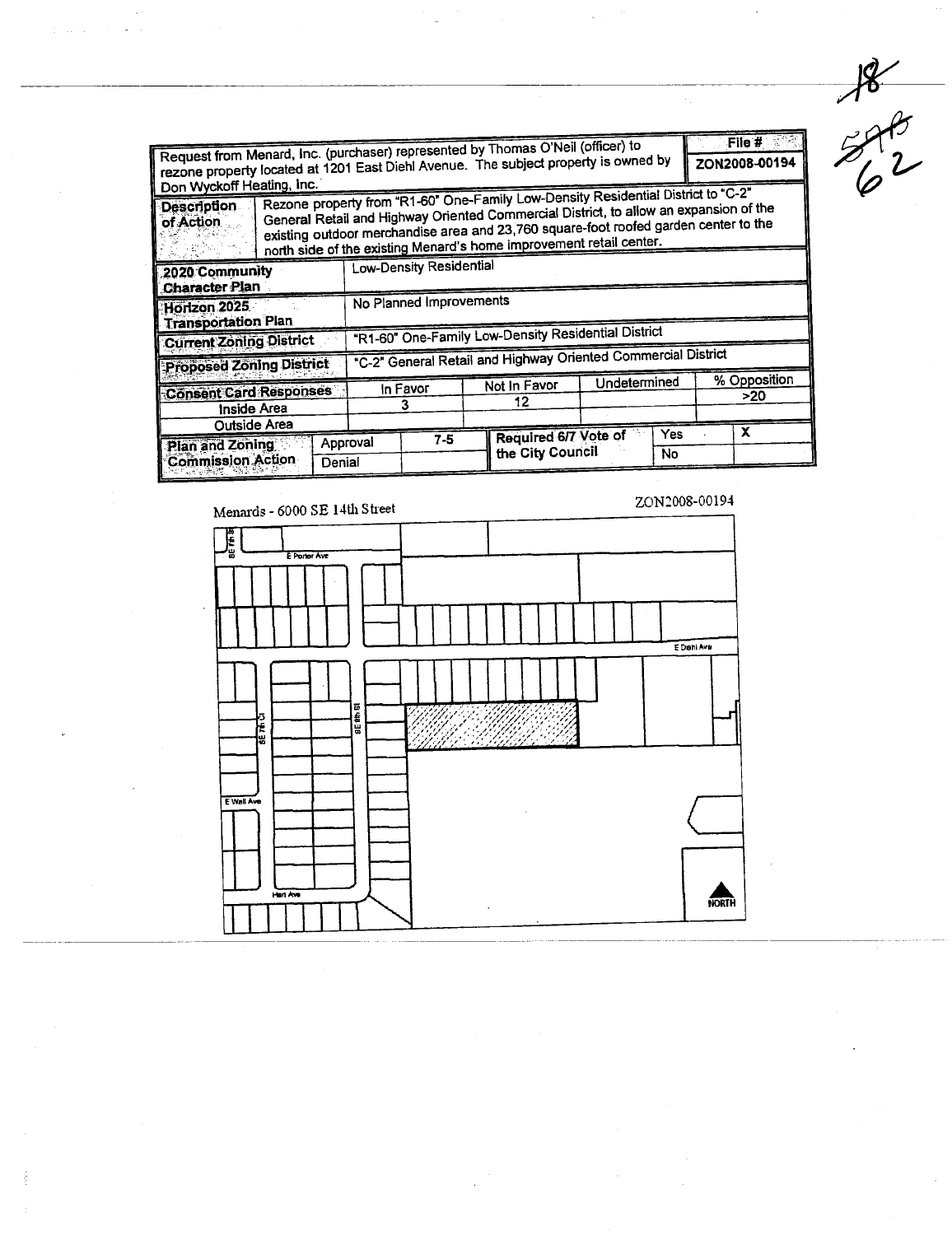$\overline{\phantom{a}}$ Dete<br>/\genda Item Roll Call #

February 25, 2009

Honorable Mayor and City Council City of Des Moines, Iowa

 $\bar{\omega}$ 

Members:

Communication from the City Plan and Zoning Commission advising that at their meeting held February 19, 2009, the following action was taken:

 $\frac{1}{\sqrt{2}}\frac{d\omega}{d\omega}$ 

 $\bar{\mathcal{A}}$ 

## COMMISSION RECOMMENDATION:

After public hearing, the members voted 7-5 as follows:

|                                                        | <b>Commission Action:</b>                                                                                                                                                                                                                                                                 | Yes                       | <b>Nays</b> | Pass | Absent |  |  |  |  |
|--------------------------------------------------------|-------------------------------------------------------------------------------------------------------------------------------------------------------------------------------------------------------------------------------------------------------------------------------------------|---------------------------|-------------|------|--------|--|--|--|--|
|                                                        |                                                                                                                                                                                                                                                                                           | X.                        |             |      |        |  |  |  |  |
| CITY OF DES MOINES                                     | Leisha Barcus                                                                                                                                                                                                                                                                             | X                         |             |      |        |  |  |  |  |
|                                                        | JoAnne Corigliano                                                                                                                                                                                                                                                                         | X                         |             |      |        |  |  |  |  |
|                                                        | <b>Shirley Daniels</b>                                                                                                                                                                                                                                                                    |                           | X           |      |        |  |  |  |  |
| CITY PLAN AND ZONING COMMISSION                        | Jacqueline Easley                                                                                                                                                                                                                                                                         |                           | X           |      |        |  |  |  |  |
| ARMORY BUILDING                                        | Dann Flaherty                                                                                                                                                                                                                                                                             |                           | X           |      |        |  |  |  |  |
| 602 ROBERT D. RAY DRIVE<br>DES MOINES, IOWA 50309-1881 | <b>Bruce Heilman</b>                                                                                                                                                                                                                                                                      | Χ                         |             |      |        |  |  |  |  |
| (515) 283-4182                                         | Ted Irvine                                                                                                                                                                                                                                                                                | $\boldsymbol{\mathsf{X}}$ |             |      |        |  |  |  |  |
| ALL-AMERICA CITY                                       | Jeffrey Johannsen                                                                                                                                                                                                                                                                         | X                         |             |      |        |  |  |  |  |
| 1949, 1976, 1981<br>2003                               | Greg Jones                                                                                                                                                                                                                                                                                |                           |             |      | X      |  |  |  |  |
|                                                        | <b>Frances Koontz</b>                                                                                                                                                                                                                                                                     |                           | Х           |      |        |  |  |  |  |
|                                                        | Jim Martin                                                                                                                                                                                                                                                                                |                           | X           |      |        |  |  |  |  |
|                                                        | <b>Brian Millard</b>                                                                                                                                                                                                                                                                      |                           |             |      |        |  |  |  |  |
|                                                        | Mike Simonson                                                                                                                                                                                                                                                                             | X                         |             |      | X      |  |  |  |  |
|                                                        | Kent Sovern                                                                                                                                                                                                                                                                               |                           |             |      |        |  |  |  |  |
|                                                        | existing Des Moines' 2020 Community Character Plan's current land use<br>designation of Low-Density Residential.<br>Part B) To recommend the Des Moines' 2020 Community Character Plan future<br>land use designation be amended from Low Density Residential to Community<br>Commercial. |                           |             |      |        |  |  |  |  |
|                                                        | Part C) To rezone the site to a Limited "C-2" General Retail and Highway-Oriented<br>Commercial District subject to the owner agreeing to the following conditions:                                                                                                                       |                           |             |      |        |  |  |  |  |
|                                                        | 1. The westernmost 100 of the subject property shall remain zoned "R1-60" One-<br>Family Low-Density Residential District. (Any commercial development must<br>provide the minimum required 10-foot rear yard setback from this zoning<br>boundary.)                                      |                           |             |      |        |  |  |  |  |
|                                                        | 2. The following uses of structures and land shall be prohibited upon the Property:<br>a. Vehicle display lots, including but not limited to used car sales lots;<br>b. Adult entertainment businesses;<br>Taverns and nightclubs;<br>C.<br>Off-premises advertising signs; and<br>d.     |                           |             |      |        |  |  |  |  |



 $\bar{a}$ 

 $\bar{z}$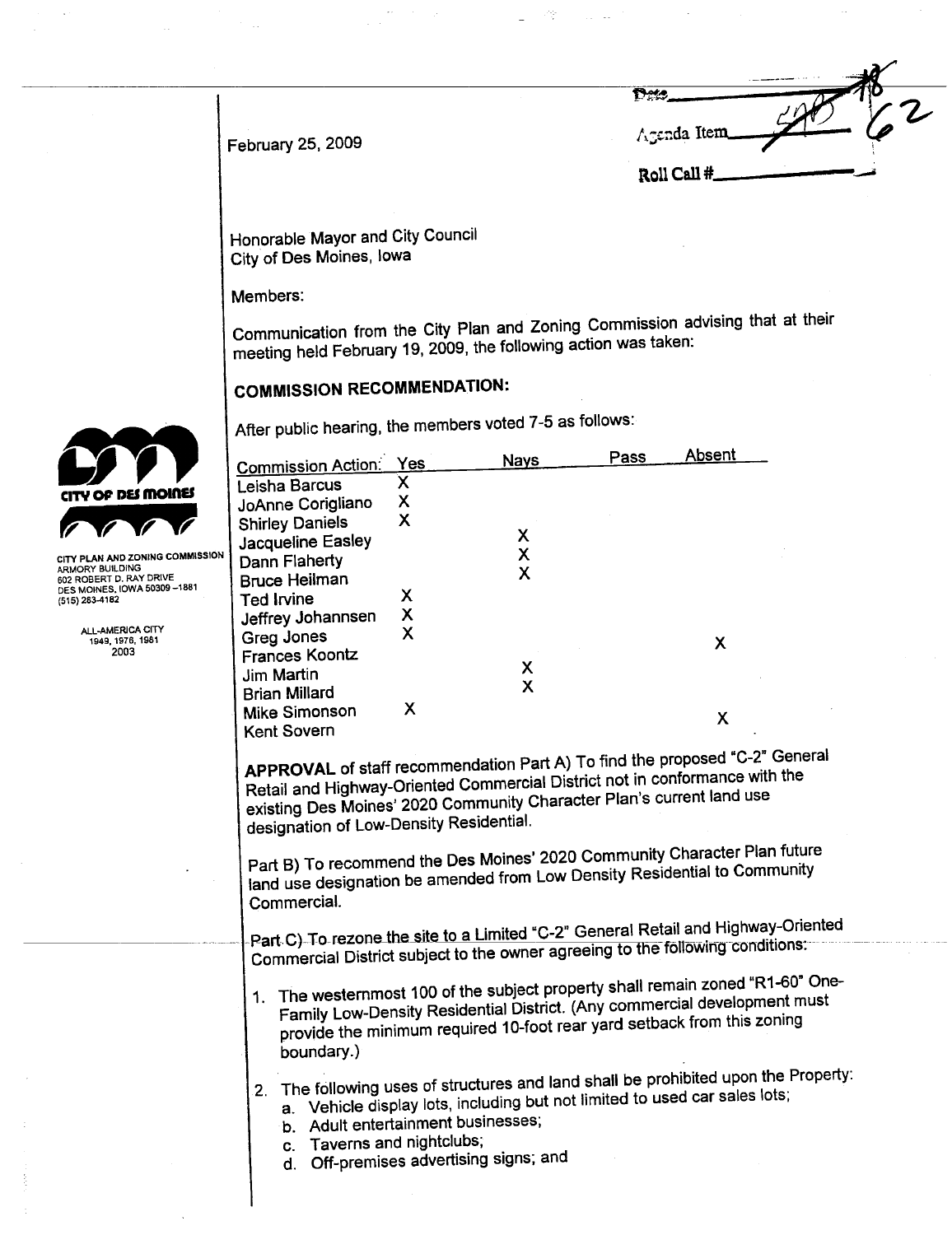- e. Package goods stores for the sale of alcoholic beverages.
- 3. Any commercial development on the site shall be setback at least 40 feet from the north
- side property line.<br>Any commercial development on the site shall be screened with a continuous 14-foot tall 4. Any commercial development on the site shall be screened with a commercial continuous solid wall that is setback at least 40 feet from the north side property line. The bottom 4 solid wall that is setback at least  $40$  fect from the linear 10 feet may be constructed c feet shall be constructed of a masonry material the upper  $\frac{1}{2}$ -the upper 10 feet materials. inch by 8-inch vertical treat lumber with not spacing between boards.
- 5. No outdoor storage of merchandise in the outdoor display area shall be stacked higher than the perimeter fencing.
- 6. Any external lighting on the site shall have a maximum height of 14 feet in height and shall be down-directed cut-off fixtures.
- 7. Any commercial use of the Property shall be in conformance with an approved site plan
	- that shall: a. Contain a landscape plan and building elevations dependent to this rezoning, to the with the site sketch submitted by the applicant incident to this rezoning, to the satisfaction of the Community Development Director. (This includes providing 8 evergreen trees and 4 overstory trees per 100 lineal feet along the north property line.); and
	- $b$ . Provide landscaped bufferyatus and open space in conformation  $\mathbf{c}$
- adopted landscape standards.<br>Any commercial expansion onto the property shall be subject to the entire commercial 8. Any commercial expansion onto the property shall be successful water management development being brought into combinance with the current storm was demonstrated with the current storm was demonstrated with the current storm was defined with the current storm was defined with the current storm was def requirements.
- 9. All necessary permits shall be obtained for the construction of any building or wall upon the Property.
- 10. Prior to issuance of the Certificate of Occupancy for any commercial use of the Property, the professional who signed the site plan shall submit a letter to the Community Development Director certifying that the Property has been improved in substantial conformance with the approved site plan.

Written Responses

3 In Favor

12 In Opposition

STAFF-RECOMMENDATION TO THE P&Z COMMISSION<br>Part A) Staff recommends the Commission find the proposed "C-2" General Retail and Highway-Part A) Staff recommends the Commission find the Ces Moines' 2020 Community Charac Oriented Commercial District not in computation with the Desidential. Plan's current land use designation of Low-Density ResidentiaL.

Part B) Staff recommends that the Des Moines' 2020 Community Character Plan future land use designation be amended from Low Density Residential to Community CommerciaL.

Part C) Staff recommends rezoning the site to a Limited "C-2" General Retail and Highway-Oriented Commercial District subject to the owner agreeing to the following conditions: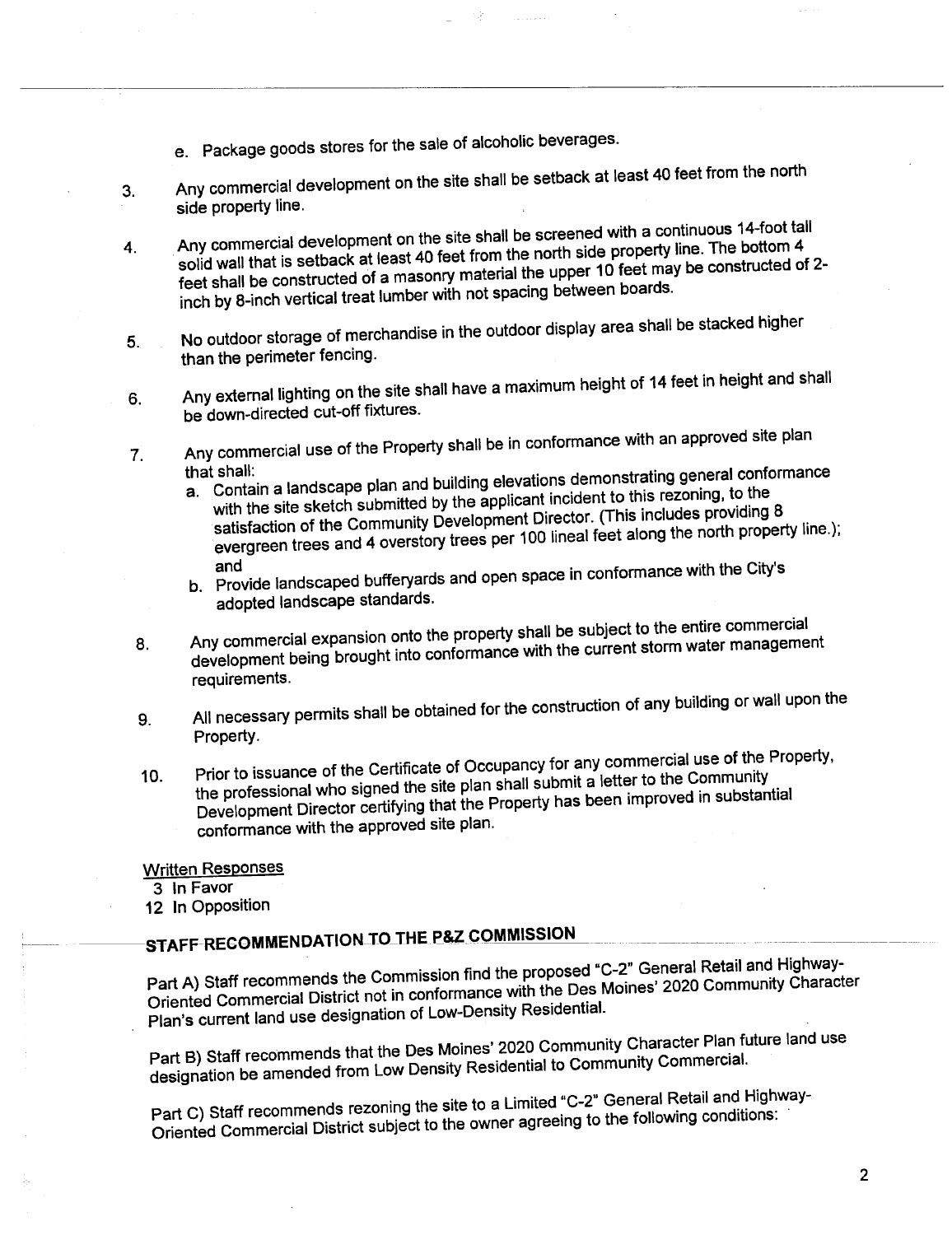- 1. The westernmost 100 of the subject property shall remain  $\frac{1}{2}$ . The westernmum  $\frac{1}{2}$ Density Residential District. (Any commercial development must provide the minimum must provide the minimum must required 10-foot rear yard setback from this zoning boundary.)
- 2. The following uses of structures and land shall be prohibited upon the Property:
	- a. Vehicle display lots, including but not limited to used car sales lots;
		- b. Adult entertainment businesses;
		-
		- c. Taverns and nightclubs;<br>d. Off-premises advertising signs; and
		- d. Off-premises advertising signs; and e. Package goods stores for the sale of alcoholic beverages.
- 3. Any commercial development on the site shall be setback at least 40 feet from the north
- side property line.<br>Any commercial development on the site shall be screened with a continuous 14-foot tall 4. Any commercial development on the site shall be screened with a continuous solid wall that is setback at least 40 feet from the north side property line. The bottom 4 solid wall that is setback at least 40 feet from the north side proper 10 feet may be constructed c feet shall be constructed of a masonry material the upper  $\frac{1}{2}$  feet shall be constructed of 2inch by 8-inch vertical treat lumber with not spacing between boards.
- 5. No outdoor storage of merchandise in the outdoor display area shall be stacked higher than the perimeter fencing.
- 6. Any external lighting on the site shall have a maximum height of 14 feet in height and shall be down-directed cut-off fixtures.
- 7. Any commercial use of the Property shall be in conformance with an approved site plan<br>that shall:<br>the conformance is a subsected in the contraction contour conformance
	- that shall: a. Contain a landscape plan and building elevations demonstrations reconing, to the with the site sketch submitted by the applicant incident to this rezoning, to the satisfaction of the Community Development Director. (This includes providing 8 evergreen trees and 4 overstory trees per 100 lineal feet along the north property line.);<br>and
	- and  $b$ . Provide landscaped bufferyards and open space in conformance with the  $C$
- adopted landscape standards.<br>Any commercial expansion onto the property shall be subject to the entire commercial 8. Any commercial expansion onto the property shall be subject to the management development being brought into conformance with the current statement of the current statement of the current statement of the current statement of the current statement of the current statement of the current statement of requirements.
- 9. All necessary permits shall be obtained for the construction of any building or wall upon the Property.
- 10;------Prior to-issuance-of the Certificate of Occupancy for any commercial use of the Property,<br>the professional who signed the site plan shall submit a letter to the Community the professional who signed the site plan shall submit a letter to the community-Development Director certifying that the Property has been improved in  $\mathbb{R}^n$ conformance with the approved site plan.

### STAFF REPORT

## i. GENERAL INFORMATION

1. Purpose of Request: The applicant is seeking to expand the Menard's home improvement store onto a 150-foot-wide parcel of land adjoining the north side of the site that would be vacated by Wyckoff Industries. The proposed expansion of Menard's would include a 72-footwide by 330-foot (23,760 square feet) enclosed garden center addition to the north side of the